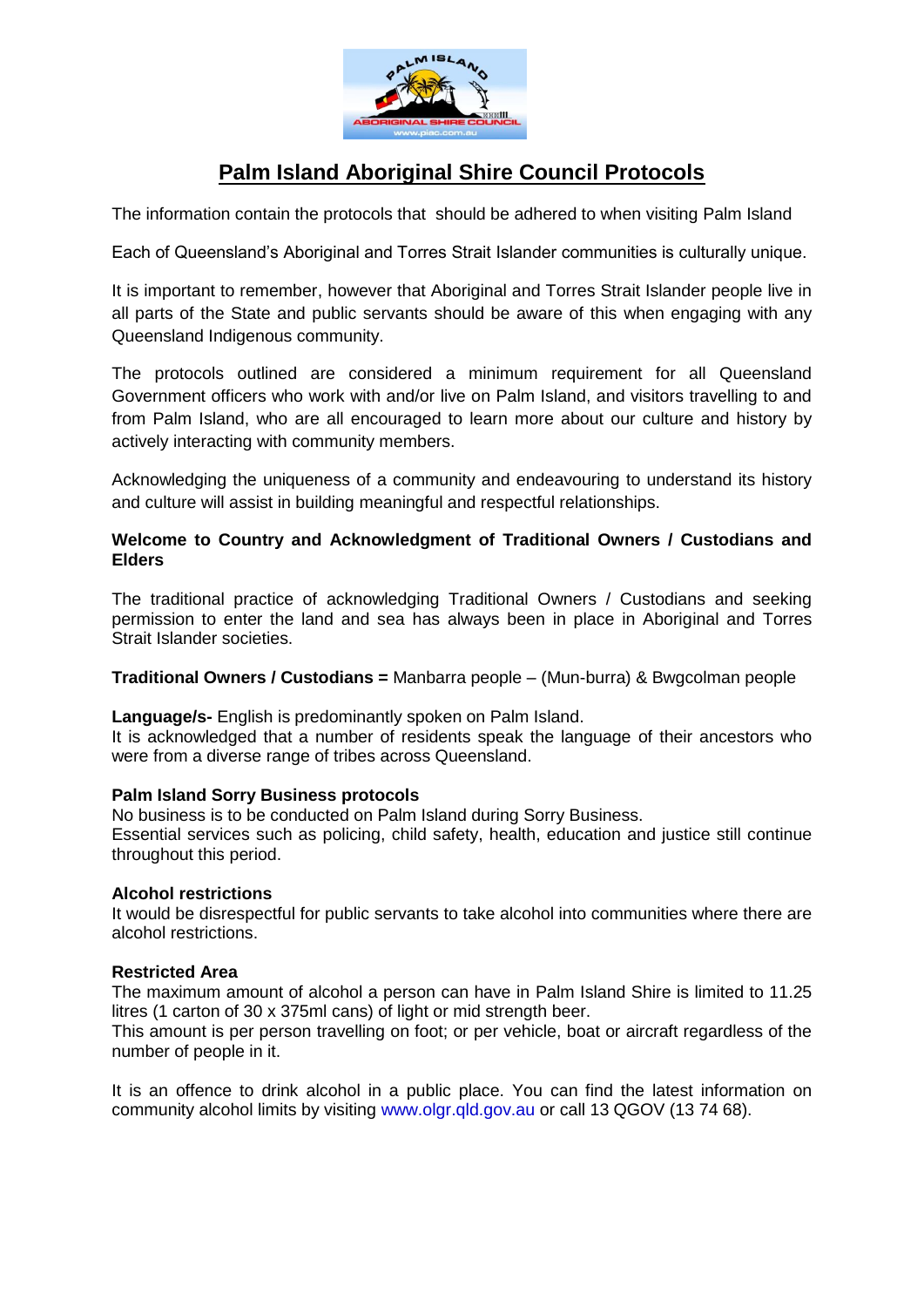#### **Understanding community structures**

Aboriginal and Torres Strait Islander communities generally feature an extended kinship system that is traditionally interconnected with the land, sea and waterways. An awareness and understanding of the diversity within different language and kinship groups in the community is vital to the development of strong working and living relationships.

Communities may comprise of people with diverse connections to the land and surrounding waters. Therefore, it is important when acknowledging Traditional Owners / Custodians to know who are the Traditional Owners / Custodians of the land and/or surrounding waters on which you are meeting.

Be aware that there may be conflict in the community as to Traditional/Custodial ownership of the land and/or waterways.

It is important to gain an understanding of the community social structure.

### **Community expectations of you**

The community expects you to conduct yourself in a professional and culturally appropriate manner. This includes speaking, dressing and conducting yourself in keeping with your role You need to be aware of community values and beliefs including respect, listening, and sensitivity and sharing. Community members will expect you to know the background and current issues that will impact on the business you are there for, so prepare yourself for any community meeting. The community may also expect you to answer questions about other government agencies' (including Local and Australian Governments) activities and policies. Always undertake to follow up on anything you are unaware of and provide timely feedback to those who requested the information. This could include providing a name and contact number for community members to call, or arranging for someone from another agency to contact the community.

**Liaising and providing advice** – Communication should always be up front, honest and sincere. Take into consideration the person's or peoples' background that you are speaking with, as this could alter the way you respond to/or phrase sentences. Always speak in a logical sequence of events and repeat advice in a different manner if the client is having trouble understanding.

**Non-verbal communication** – Be aware that unspoken messages may have an impact on communication. Reading between the lines is important and not difficult to learn, but it does take time.

**Patience** – Whilst working with some communities, you may not achieve the result you wanted in the time allocated. Be prepared for business to take time. The people you are meeting with may need to go away to hold discussions with other community members. You may have to wait until your next meeting to hear about the community's decision.

**Respect** – In all communications treat Aboriginal and Torres Strait Islander people with dignity and respect. Get to know community members, in particular the Elders, and understand and honour their protocols, expectations and unique qualities without stereotyping.

**Safety** – Always take your personal safety and security as seriously as you would anywhere else. Always let other people know where you are going and when you are planning to return.

**Sharing** – Be prepared to spend time sharing personal background information about yourself and the purpose of your visit.